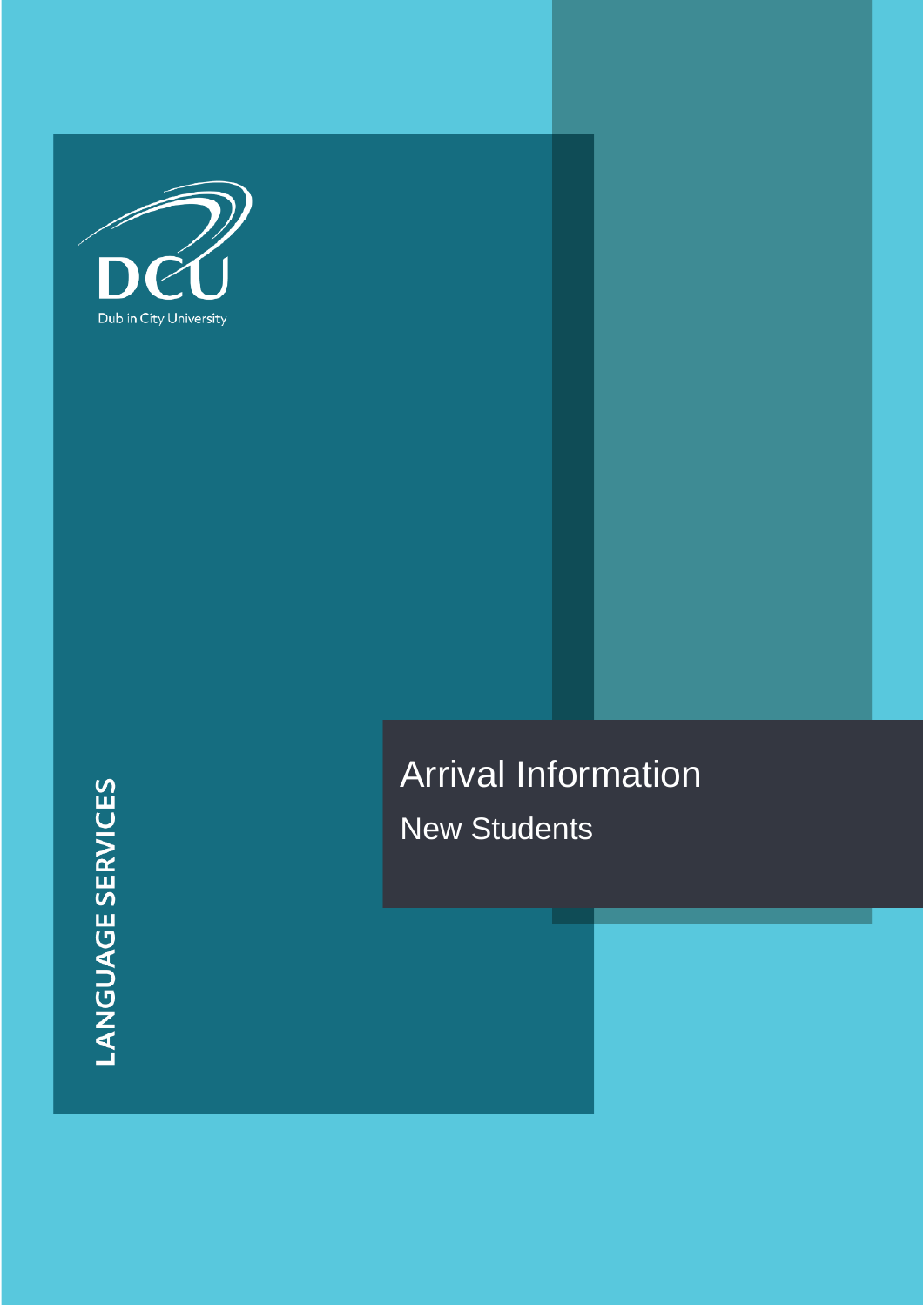

Dear Student,

**Welcome** to Dublin City University and thank you for choosing to study with us. We are delighted that you have chosen our university and look forward to providing you with a first class academic, social and cultural experience during your time in Ireland.

If you have any questions on any issues before you arrive please do not hesitate to contact us. Any one of our team will be happy to assist you – we are here to help.

- Enrolment & Registration: [english.courses@dcu.ie](mailto:english.courses@dcu.ie)
- Accounts & Payments: [dculsaccounts@dcu.ie](mailto:dculsaccounts@dcu.ie)
- General Enquiries: +353 1 700 5678

You can view our school video on our website [\(www.english.dcu.ie\)](http://www.english.dcu.ie/) and don't forget you can keep in touch with us on **Facebook** [\(EnglishDCU\)](https://www.facebook.com/EnglishDCU/). Our **YouTube** videos can be seen on [EnglishatDCU.](https://www.youtube.com/user/EnglishatDCU)

When you get here on your first day you will see that my office is next to the school reception. Please feel free to drop in and say hello!

I look forward to meeting you soon.

athal

Yours Sincerely,

Mr Cathal Maye Chief Executive Officer DCU Language Services









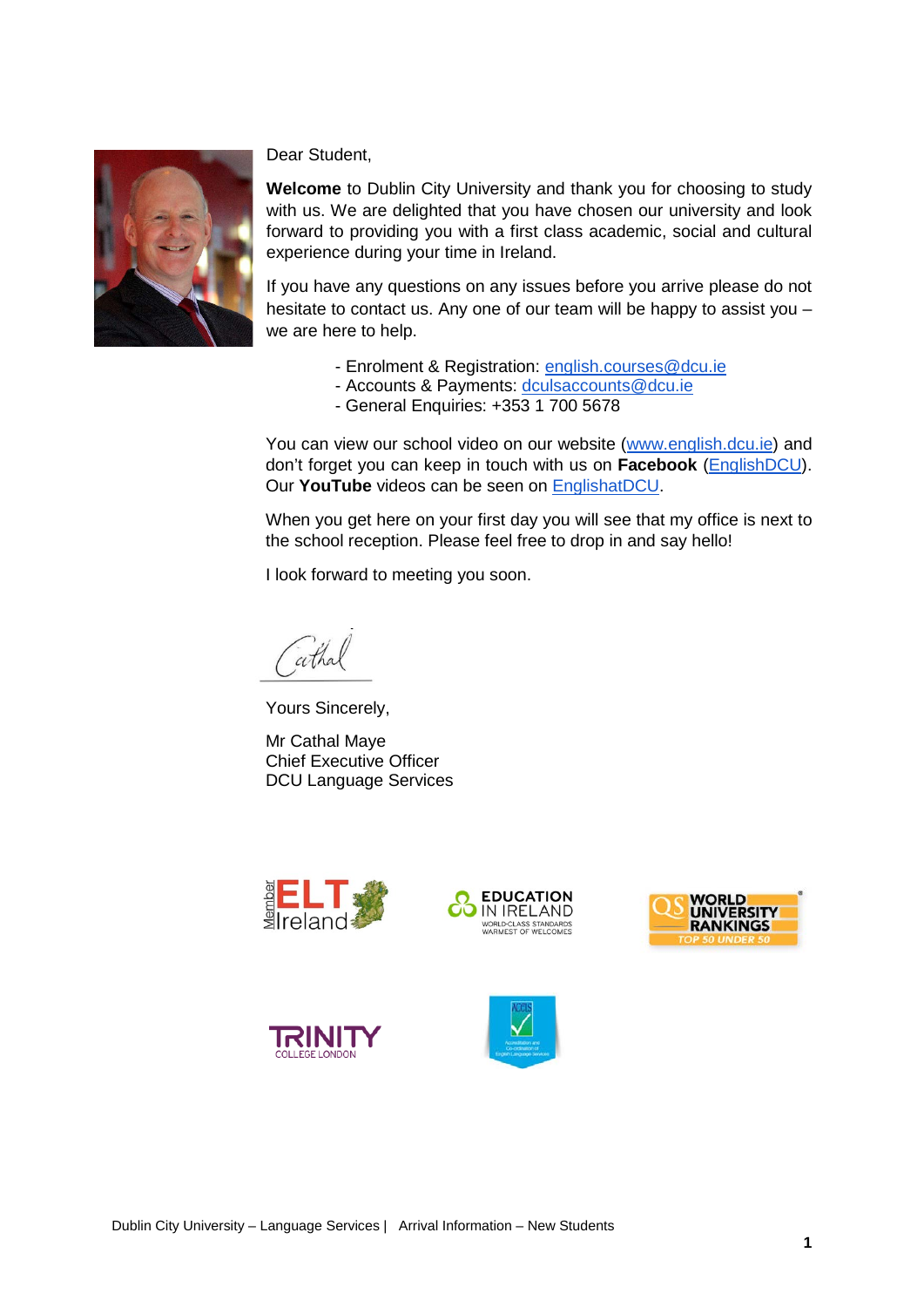## **Before You Leave Home**

Before you leave home to come to Ireland it is important that you make sure that all of your travel documents, course information and accommodation details are in order. You should make sure that you have a valid passport and that you have obtained a visa to come to Ireland (if you require a visa).



If you are staying at a DCU Host Family or at DCU Campus Apartments we will send you accommodation confirmation details at least one week before your course starts.

Many students like to research the location of their accommodation with Google Maps and Google Street View before their arrival in Ireland. It is also a good idea to email your Host Family before you arrive in order to introduce yourself and tell them your arrival time.

If you have arranged your own accommodation in Dublin you should contact the property owner to make sure that they are expecting your arrival.

If you are coming from a non-Euro Currency country you should arrange EURO Currency before you leave home. This can be done at your local bank or Bureau de Change.

### **Checklist** ✓ :

| Have I obtained EURO Currency?                      |  |
|-----------------------------------------------------|--|
| Have I got my passport?                             |  |
| Have I applied for a visa to Ireland? (if required) |  |
| Have I packed enough warm clothes?                  |  |
| Have I checked what the weather is like in Ireland? |  |
| Have I sent the details of my flights to DCU?       |  |
| Have I received accommodation details from DCU?     |  |
| Have I printed a copy of my DCU Documents           |  |
| to show to Irish Immigration?                       |  |
|                                                     |  |

If you have any questions we are always available to help – please contact us at [english.courses@dcu.ie](mailto:english.courses@dcu.ie) with your name and 5 digit DCU Student number. Your 5 digit student number (e.g. # 12345) is located on the Invoice that we sent you previously.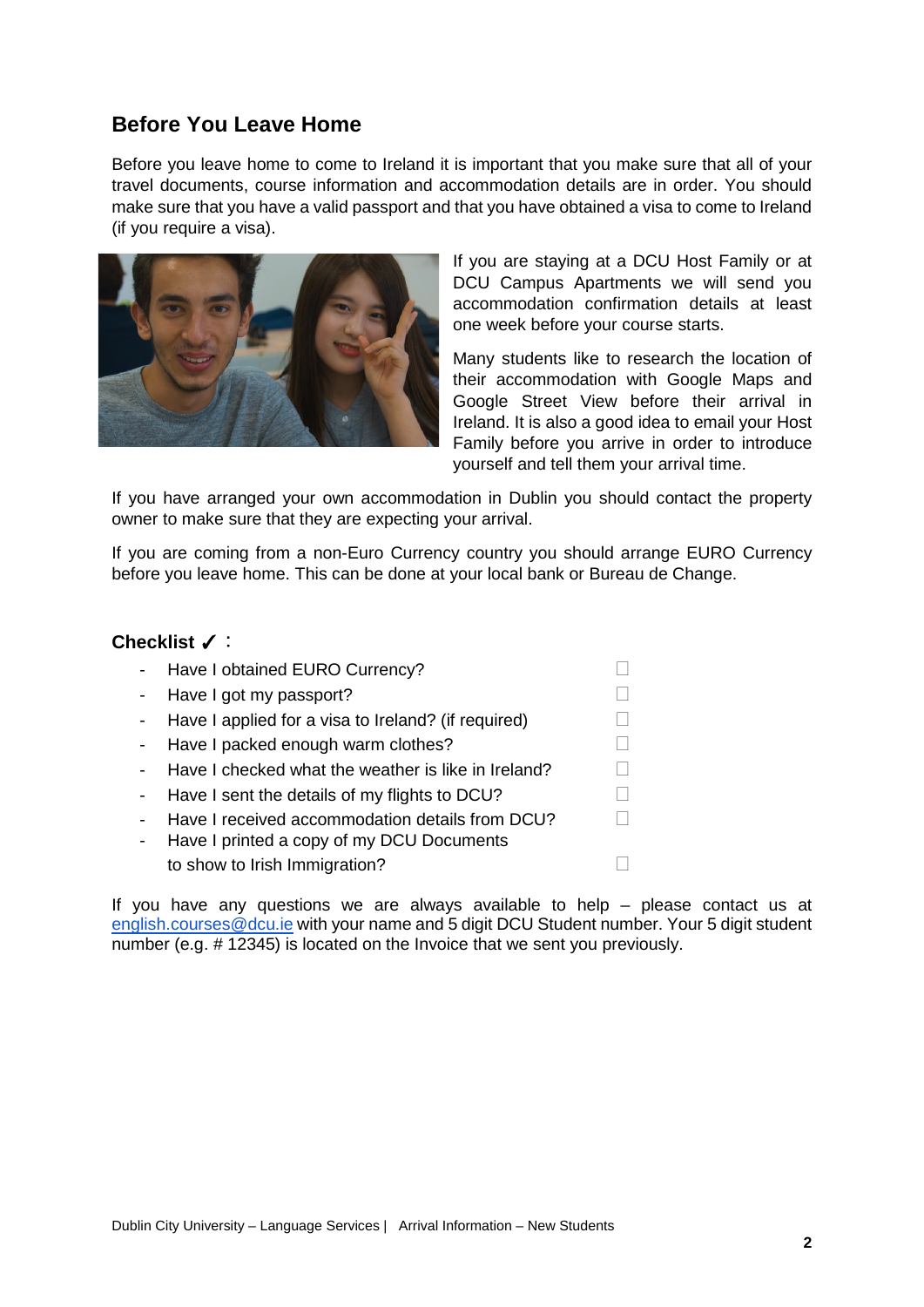# **Arrival at Dublin Airport**

Dublin Airport has two terminals – Terminal 1 and Terminal 2. Depending on where your flight comes from you will arrive to either T1 or T2. If you are being collected at the airport by a friend or have arranged your own private transfer make sure to let them know which Terminal you are arriving at.

After you have landed at Dublin Airport you will enter the Irish Immigration department. There are two different queues for immigration – E.U. citizens and Non-E.U. citizens. Make sure you join the correct one.



#### **When you arrive at Dublin Airport you will need to show the following documents to Irish Immigration:**

- A valid passport.
- Visa to Ireland (if required).
- Course confirmation documents from DCU.
- Details of your accommodation.
- Other information\*.

\*Students from certain countries will be required to produce additional documents. We will contact you if it is necessary for you to produce additional documents for Irish Immigration.



# **Transfer from Dublin Airport to Host Family / Campus Apartments**

Students can take a Taxi from Dublin Airport to their accommodation. At Dublin Airport there is a Taxi rank outside of the arrivals area in Terminal 1 and Terminal 2.

You should tell the Taxi Driver the address of your accommodation as soon as you get into the Taxi.

DCU Campus Apartment and Host Family accommodation is located less than 10 Km from Dublin Airport so your taxi journey will be 10- 15 minutes. The approximate taxi fare is €20.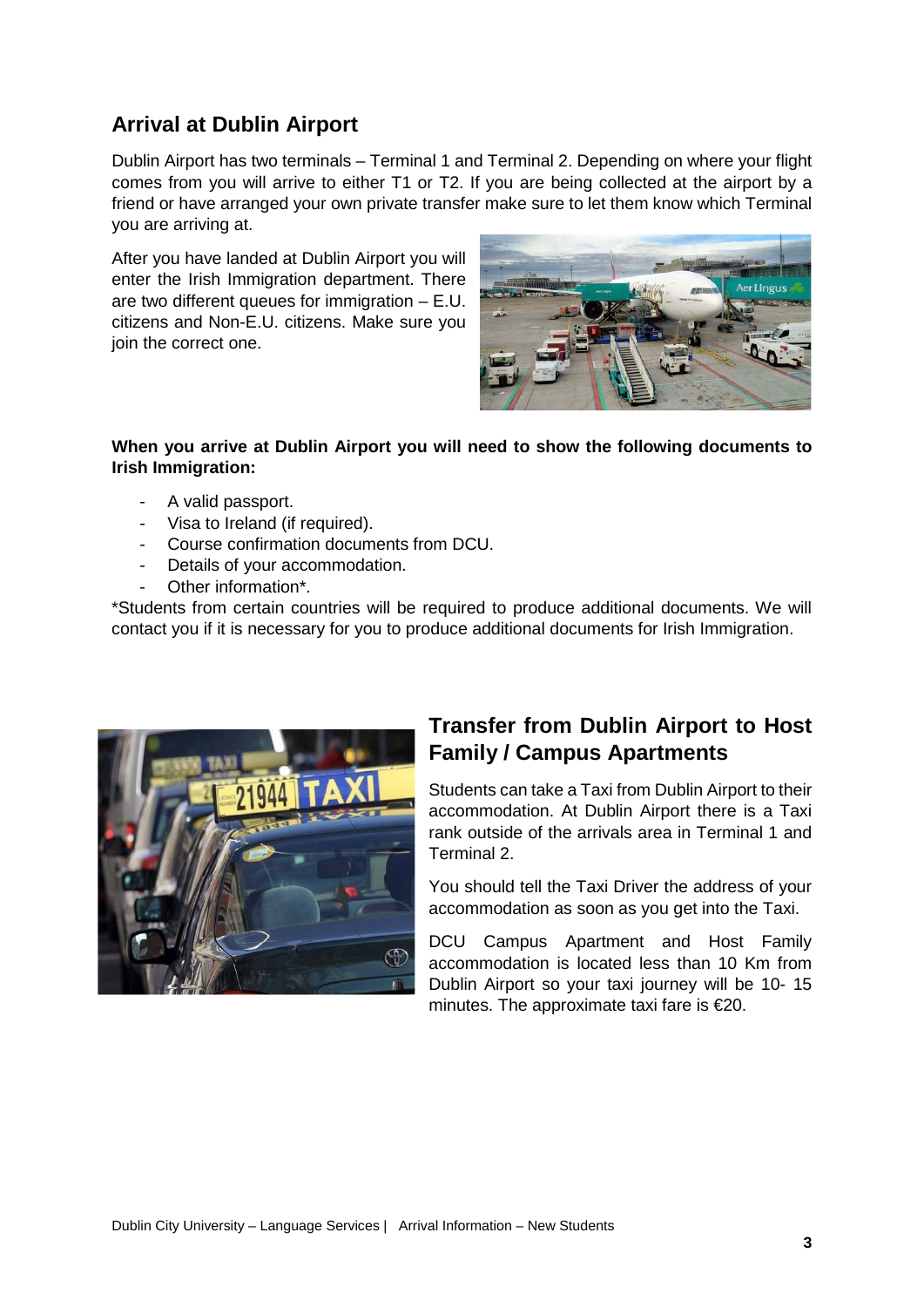### **Host Family Accommodation**

If you are staying at Host Family accommodation you will receive the details of your Host Family by email from us no less than 7 days before your arrival. When you receive the details of your Host Family please email the family to introduce yourself and to let them know what time you will be arriving at.

At your Host Family you will receive breakfast and dinner from Monday to Friday and all meals at weekends. Your Host Family will help you settle in Ireland and will be happy to answer any questions that you have and offer any advice that you need.



### **Campus Apartment Accommodation**

If you are staying at DCU Campus Apartments please tell your taxi driver that you are staying on Campus at DCU and that **the Taxi should enter DCU through the Ballymun Road entrance** (there is no car access to DCU Campus Apartments through the Collins Avenue entrance).

Please note that check in is from 3pm. If you are checking in after 10pm, please go to the security office beside the revolving door and across from the sports reception. Check out from Campus Apartment accommodation is at 11am on your last day.

The check in area for Campus Apartment accommodation is shown on the map below:

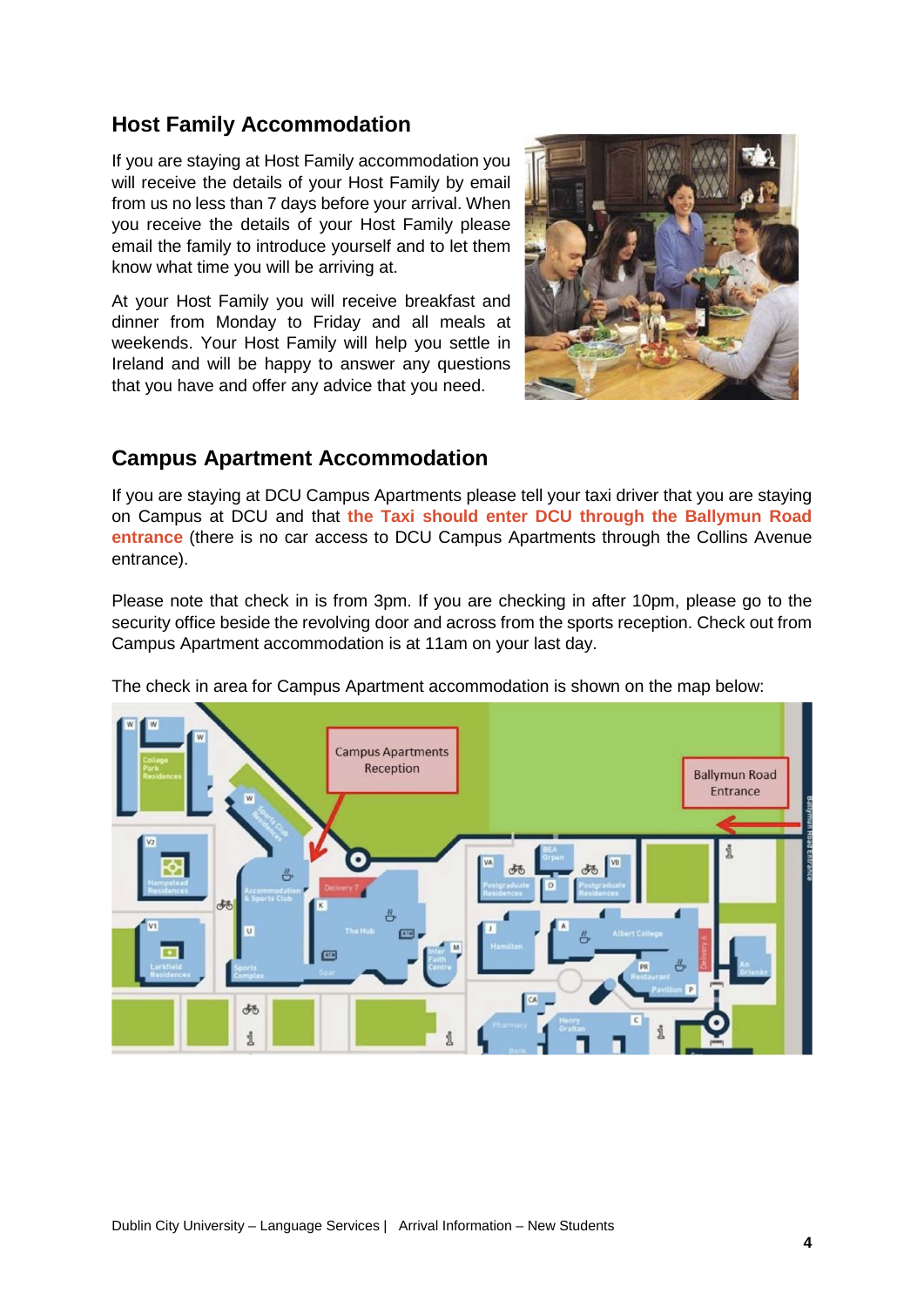# **Orientation – Your First Day**

New students should arrive at DCU between 08:30 am and 08:45 am on the first day of the course. The meeting point for new students is The Helix Theatre on campus, which you can see on the map below.

### **Orientation Times for your First Day:**

**08:30** Meet DCU Representative at 'The Helix'. Tea & coffee. **09:00** Orientation day overview. **09:15** Induction & useful information. **11:00** Campus tour, Class allocation and course book. **12:00** Lunch. **13:00** City Centre orientation tour. **Where you need to go:**





**If you have any difficulty finding us on your first day please call our office at +353 1 700 5678 and we can help.**